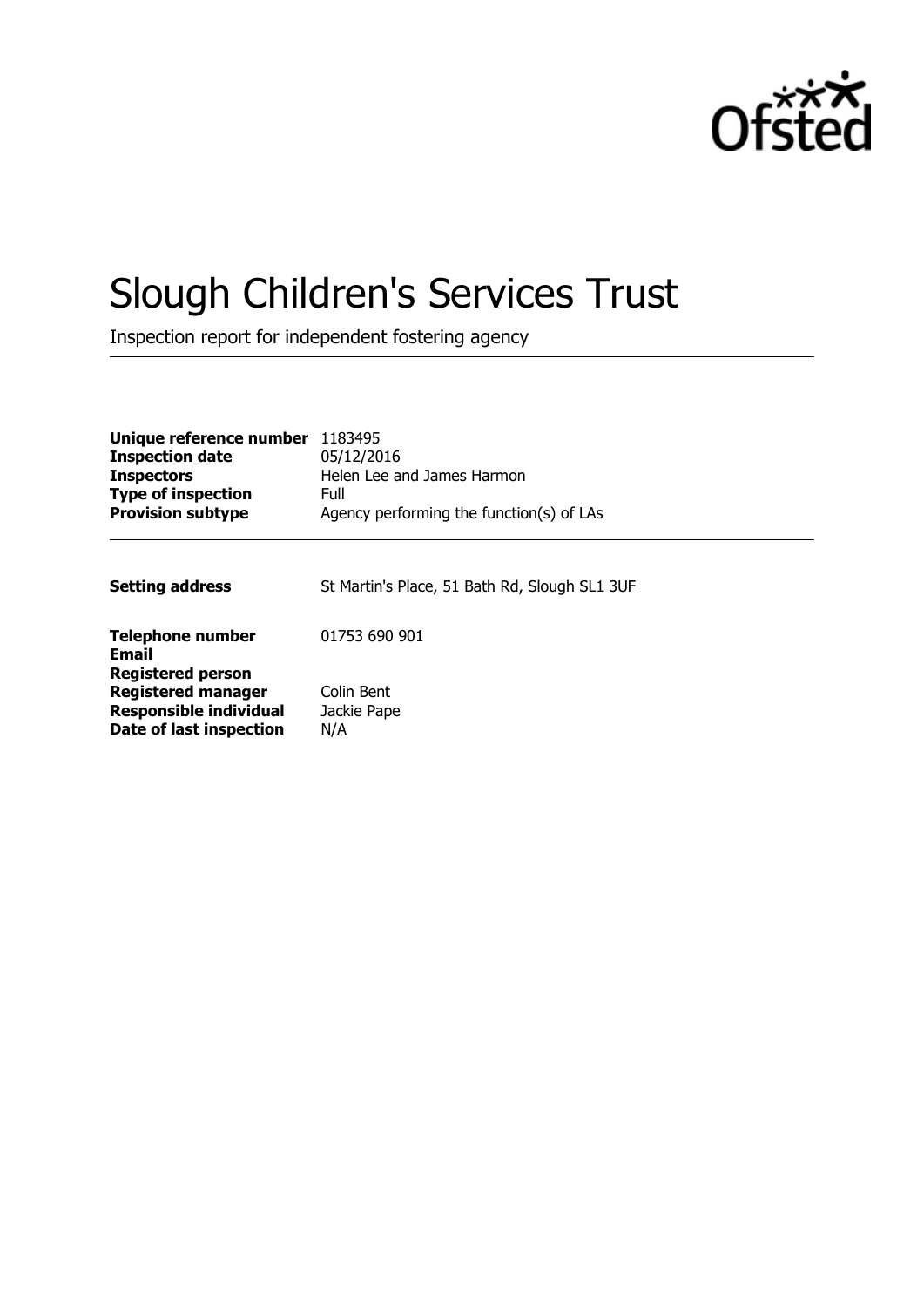© Crown copyright 2017

Website: www.gov.uk/ofsted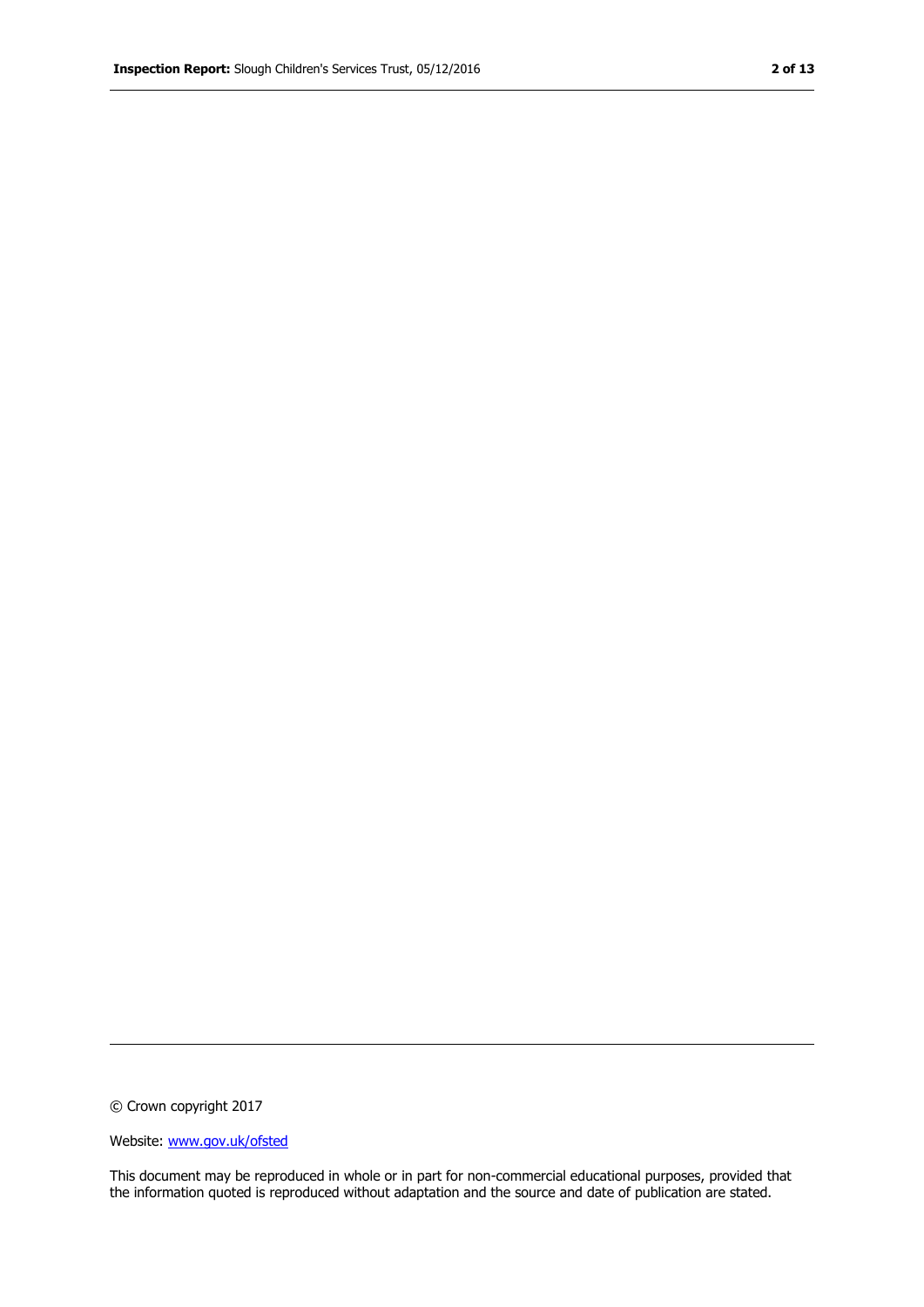## **Service information**

### **Brief description of the service**

Slough Children's Services Trust Limited provides a fostering service to meet the needs of looked after children and young people in the Slough area. This includes children in short- and long-term placements and asylum-seeking young people. The service has 34 registered foster carers, currently accommodating 51 children and young people. A number of connected person"s foster placements have been assessed and approved to enable extended family or friends to care for those children and young people who are unable to live safely with their birth parent(s).

### **The inspection judgements and what they mean**

**Outstanding:** An agency demonstrating and exceeding the characteristics of a good judgement where children and young people are making significantly better progress and achieving more than was expected in all areas of their lives.

**Good:** An agency where children and young people, including those with the most complex needs, have their individual needs met and their welfare safeguarded and promoted. They make good progress and receive effective services so they achieve as well as they can in all areas of their lives.

**Requires improvement**: An agency that may be compliant with regulations and observing the national minimum standards but is not yet demonstrating the characteristics of a good judgement. It therefore requires improvement to be good. There may be failures to meet all regulations or national minimum standards but these are not widespread or serious; all children's and young people's welfare is safeguarded and promoted.

**Inadequate:** An agency where there are widespread or serious failures which result in children and young people not having their welfare safeguarded and promoted.

# **Overall effectiveness**

Judgement outcome: **Requires improvement**

The agency requires improvement because the overall management of the fostering service lacks rigour. Many fostering tasks such as monitoring support visits, written fostering agreements, providing foster carers with sufficient training and resolving low-level complaints have not been comprehensively delivered. However, children"s outcomes have been improved by highly motivated, child-centred and passionate leaders and managers. The managers share the same ambitious vision for all children

© Crown copyright 2017

Website: www.gov.uk/ofsted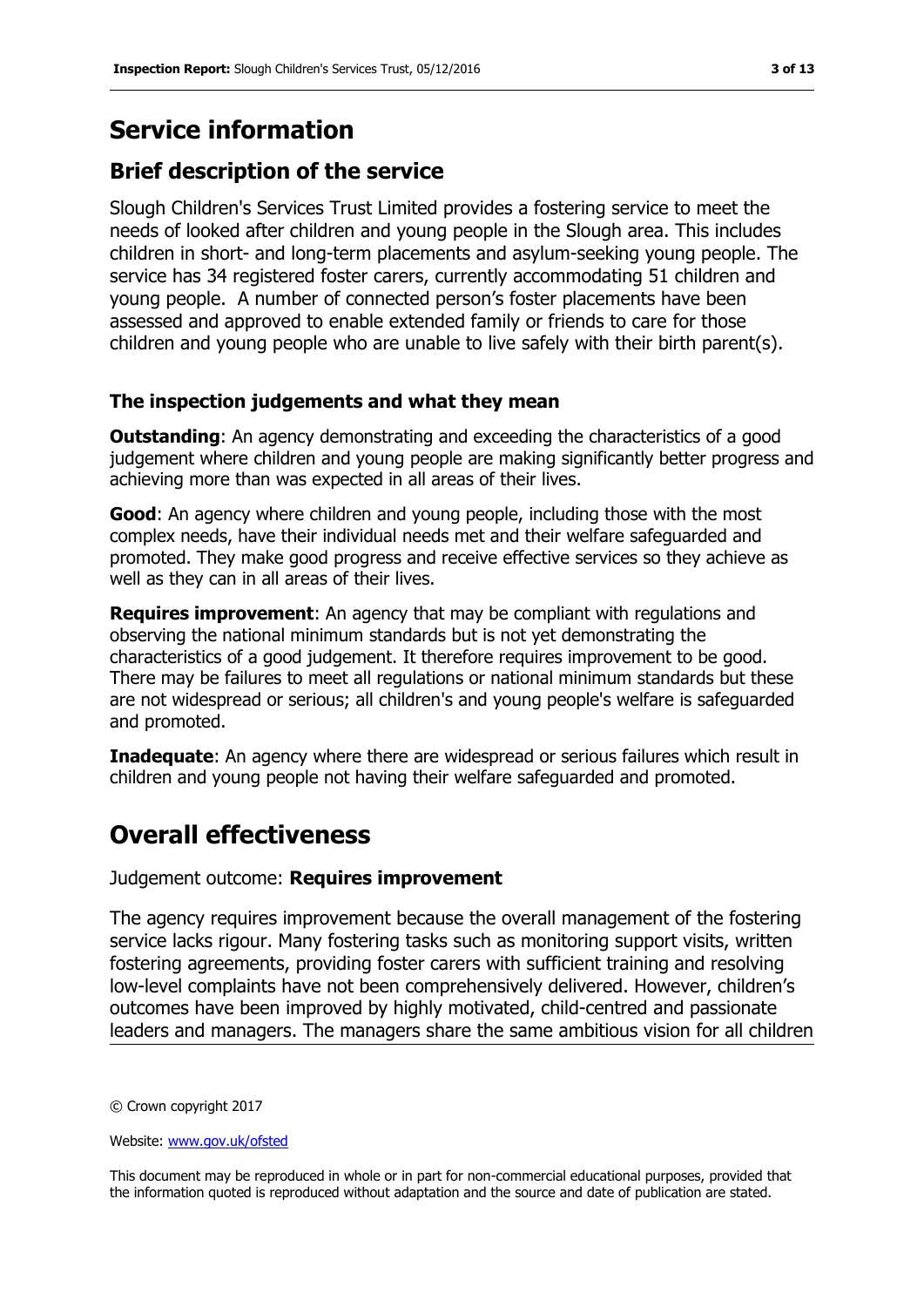and young people to get the best possible care in safe and nurturing foster homes. Management of recruitment and connected persons assessment is driven and well organised. Partnership relationships are strong and help the agency effectively to grow and diversify. The agency has made a significant investment in an evidencedbased model of delivering foster carer support and maintaining placement stability (The Mockingbird Family Model) and although not yet embedded, shows potential to further enhance services for children. As various staff and carers stated, the service is 'going in the right direction'.

Foster carers and connected persons welcome children and young people into their homes and treat them like their own. Children"s health, education, leisure and contact needs are actively promoted and met. Children and young people have excellent opportunities to consult with people from all levels of the agency to express their views and make a real difference to how they are cared for. The service has made a pledge to children and young people based on consultation with them through the Children in Care Council.

Children live in stable placements with foster carers who are committed to them. Foster carers work effectively with social workers and other professionals, such as therapists and the agency"s staff in the team around the child. Strong relationships develop between children, young people and their foster carers. The children spoken to said they are happy living with their foster carers and they felt part of the family. One child said, "Everything is wonderful: my carers are great, I view them as my mum and dad.'

Foster carers recruited by this agency provide caring and nurturing environments that are conducive to meeting the emotional and health care needs of the children living with them. Staff are mainly permanent to the service and are enthusiastic and ambitious to innovate and progress the service. One staff member said, "The carers are amazing and so committed." Carers recognise the journey of the service. One said: 'I didn't get any support at the beginning and now it's totally changed. They do the little things which make the difference, such as sending letters to say how proud they are or funny pictures to celebrate my foster child's achievements.'

Children feel safe and protected by foster carers who have their best interests at heart. One young person said of the service, "It"s good, lots of good things, and I"d give it 10 out of 10." Staff work well in partnership with other agencies to keep children safe. However, a lack of robust safeguarding training means that carers are not always aware of methods of intervention when new concerns arise for children.

Six requirements and four recommendations are raised to improve outcomes for

© Crown copyright 2017

Website: www.gov.uk/ofsted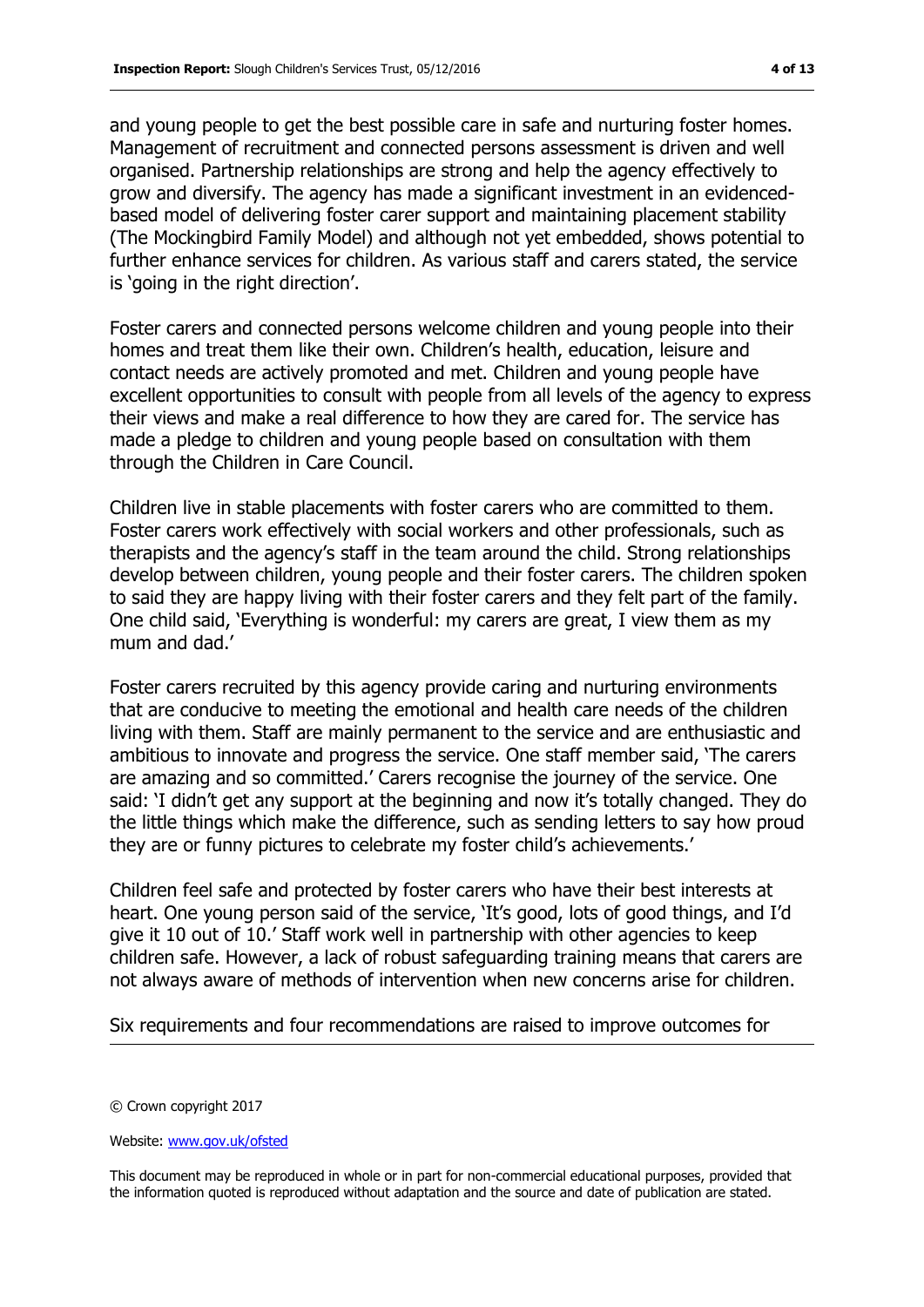children. There are breaches of regulations which do have an impact on the safeguarding and welfare of children; however, these are not widespread or serious failures.

# **Areas of improvement**

### **Statutory requirements**

This section sets out the actions which must be taken so that the registered person/s meets the Care Standards Act 2000, Fostering Services (England) Regulations 2011 and the National Minimum Standards. The registered person(s) must comply within the given timescales.

| <b>Requirement</b>                                                                                                                                                                                                                                | Due date   |
|---------------------------------------------------------------------------------------------------------------------------------------------------------------------------------------------------------------------------------------------------|------------|
| Provide foster parents with such training, advice, information and<br>support, including support outside office hours, as appears<br>necessary in the interests of children placed with them.<br>(Regulation 17 (1))                              | 10/04/2017 |
| Enter into a written agreement with foster parents which the<br>agency approves covering the matters specified in Schedule 5 (the<br>"foster care agreement"). (Regulation 27 (5) (b)                                                             | 02/02/2017 |
| Do not employ a person to work for the purposes of the fostering<br>service unless full and satisfactory information is available in<br>relation to that person in respect of each of the matters specified<br>in Schedule 1. (Regulation 20 (3)) | 02/02/2017 |
| Maintain a case record for each foster parent approved by the<br>agency which must include the foster care agreement. (Regulation<br>30(2)(d)                                                                                                     | 02/02/2017 |
| Ensure that a written record is made of any complaint or<br>representation, the action taken in response to it, and the<br>outcome of the investigation. (Regulation 18 (4))                                                                      | 02/02/2017 |
| Maintain a system for improving the quality of foster care provided<br>by the fostering agency. (Regulation 35)                                                                                                                                   | 10/04/2017 |

© Crown copyright 2017

Website: www.gov.uk/ofsted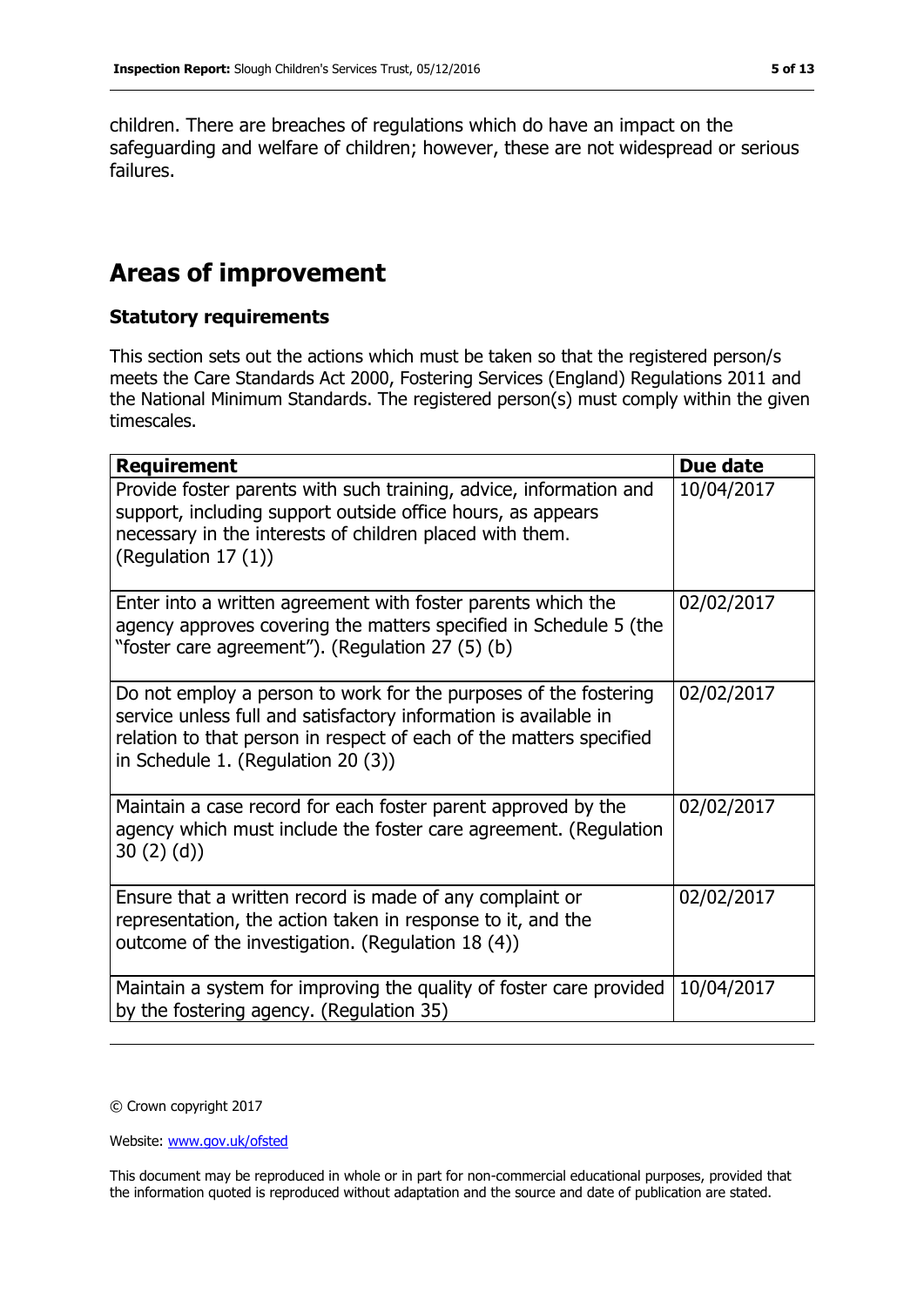### **Recommendations**

To improve the quality and standards of care further the service should take account of the following recommendation(s):

- Ensure that the registered person takes action to address any issues of concern that they identify or which are raised with them. (NMS 25.8)
- Implement a proportionate approach to any risk assessment. (NMS 4.5) In particular, by ensuring that safe care plans are effective documents.
- Only suggest foster carers to local authorities as a potential match for a child if the foster carer can reasonably be expected to meet the child's assessed needs and the impact of the placement on existing household members has been considered. Where gaps are identified, the fostering service should work with the responsible authority to ensure the placement plan sets out any additional training, resource or support required. (NMS 15.1) In particular, record the decision-making of the agency.
- $\blacksquare$  Make the children's quide available, where appropriate, through suitable alternative methods of communication, e.g. Makaton, pictures, tape recording or translation into another language. (NMS 16.6)

© Crown copyright 2017

Website: www.gov.uk/ofsted

This document may be reproduced in whole or in part for non-commercial educational purposes, provided that the information quoted is reproduced without adaptation and the source and date of publication are stated.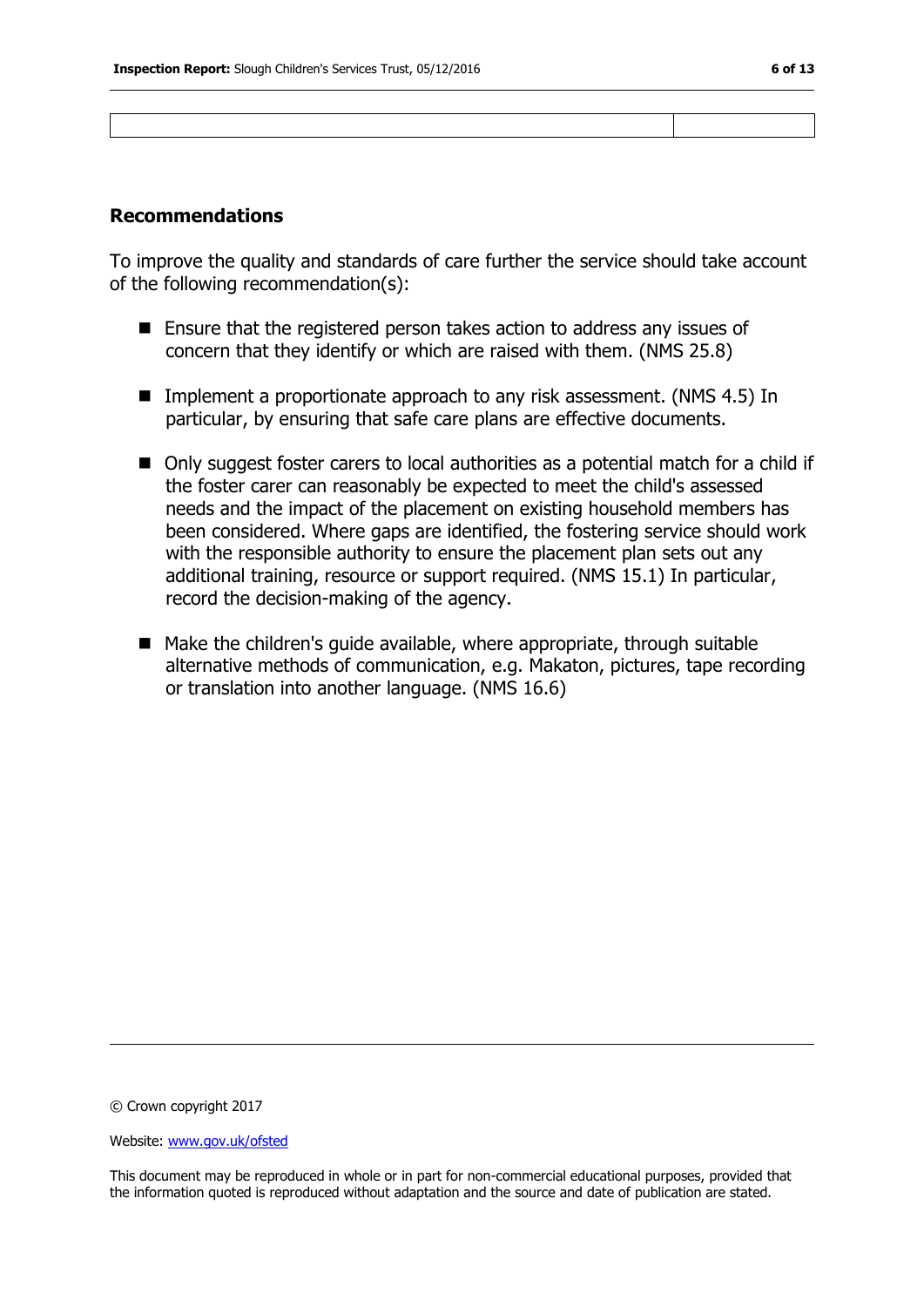# **Experiences and progress of, and outcomes for, children and young people**

Judgement outcome: **Good**

Good planning prior to placement ensures that foster carers have sufficient information and an opportunity to consider placement requests. Children are given information about their foster carers, how they will be cared for and their new home, which helps them settle and reduces anxieties. Profiles of the foster families are presented in various formats including brightly coloured journals.

Placement breakdowns are rare, with only two in the last year. Placements therefore provide children the opportunity to grow up in a stable environment.

Children are welcomed as part of the family and have opportunities to experience good-quality family life and positive parenting. They develop strong bonds with their foster carers and, as a result, show increased emotional resilience. It is testament to the quality of the relationships that children enjoy that some have chosen to use terms such as "uncle" or "brother" when referring to their carers and families.

Children enjoy stable placements in which they are nurtured and flourish. Children individually make good progress in relation to their health, education and well-being. Strong relationships develop between children and their carers, as they feel happy, well supported and valued members of the family.

Children and young people with disabilities are placed with qualified carers who understand their complex needs and provide them with specialised care. Carers are proactive on behalf of the children and seek advice and guidance from professionals, allowing their needs to be met to a high standard.

A particular strength is now the service's effective support of education. The vast majority of children are making positive educational progress from their starting points. For example, some children who were not attending school at all upon placement now have 98% attendance. The vast majority are in outstanding and good provisions. The virtual headteacher"s team has led 80% of the required personal education plans in order to ensure that the necessary support is in place for all children. The team also offer helpful drop-in sessions for carers which ensure that they understand all that they may do to help children"s education. Children know that when key events happen, such as sports days, parents' evenings and the prom night, there will be someone there to support them.

<sup>©</sup> Crown copyright 2017

Website: www.gov.uk/ofsted

This document may be reproduced in whole or in part for non-commercial educational purposes, provided that the information quoted is reproduced without adaptation and the source and date of publication are stated.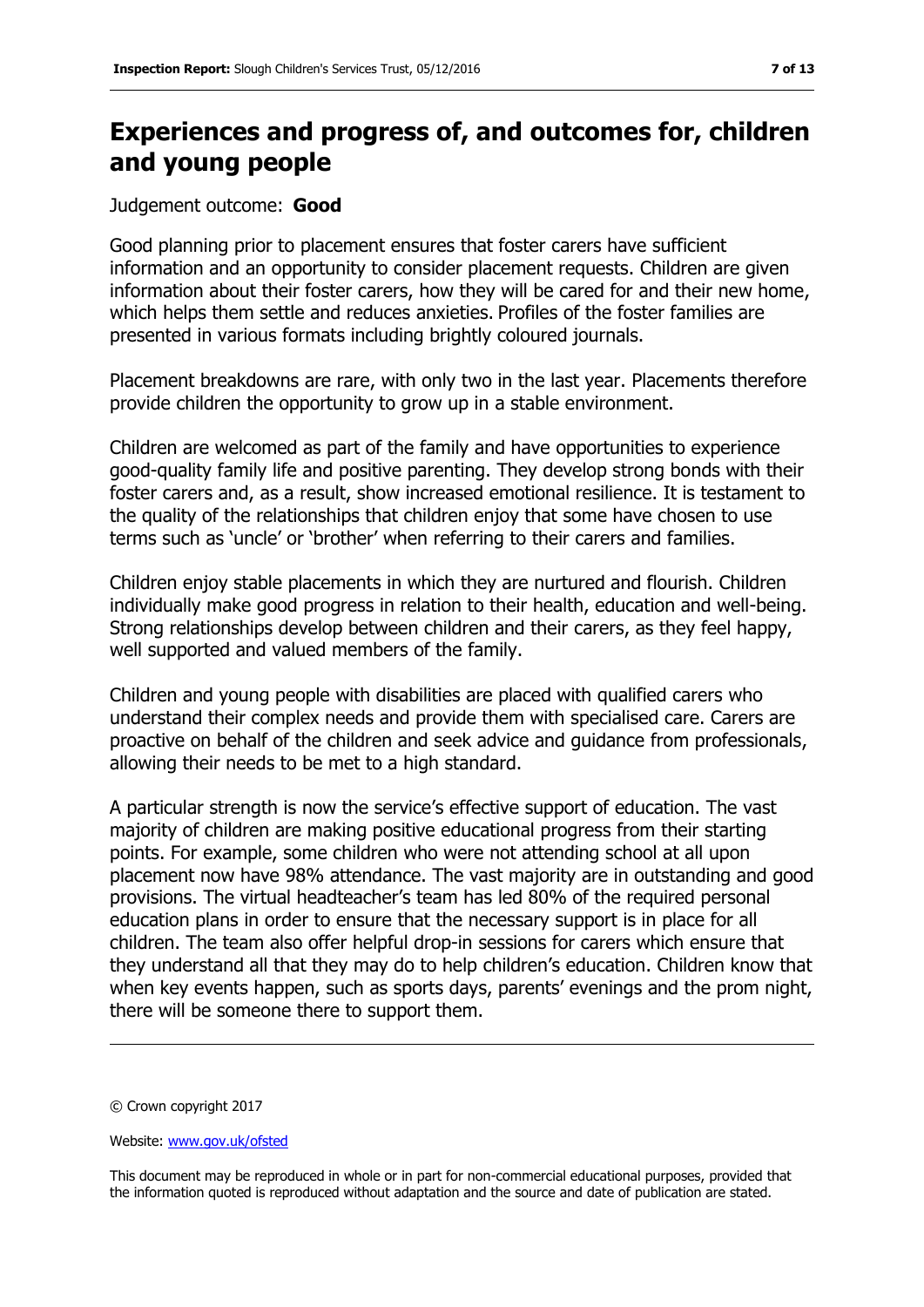The ability of the foster carers to establish positive relationships with the significant others in the lives of children has allowed them to maintain family contact. The children have a good sense of their identity and family without feeling conflicted. For example, a young person's negative behaviour decreased due to the carer successfully engaging and establishing a relationship with a parent who had a negative view of the care system and was reluctant to engage with the local authority.

# **Quality of service**

Judgement outcome: **Requires improvement**

A clear and targeted recruitment strategy is intended to attract a broad range of foster carers who can specifically meet the current demand for the placement of fiveto 15-year-old children. Good partnership relationships with the local churches, customer service consultants, as well as the use of social media and foster carer ambassadors, has attracted interest. The agency is currently on track to meet or exceed its target. Despite the need for more foster carers, the agency exercises due caution in its approval of foster carers, prioritising the safety and welfare of children.

Foster carers state that the agency does not put pressure on them to take placements. Permanency and long-term fostering are promoted and celebrated. Placement matching systems are effective, ensuring that children are only placed where foster carers are able to meet their individual needs. However, without a record of any gaps which are identified and any work needed, such as any additional training, resource or support, this isn"t formally agreed. Therefore any learning or evaluation of the decision-making is missed.

The agency is clear regarding its delegated authority policy. This enables the foster carers to form and maintain positive working relationships with parents and other significant adults for the child or young person. Children's inclusion avoids institutional practices because foster carers are clearer about what they can and can"t do. Foster carers feel supported and are committed to the agency"s belief of what a foster carer should offer. They have a positive view of the agency and feel listened to. One child"s social worker said, "She [the child] feels that her foster carer loves her and cares for her, which makes her happy.'

The vast majority of carers understand their role. However, not all have received a foster care agreement setting this out. For one carer, this omission led to a significant misunderstanding regarding their approval.

<sup>©</sup> Crown copyright 2017

Website: www.gov.uk/ofsted

This document may be reproduced in whole or in part for non-commercial educational purposes, provided that the information quoted is reproduced without adaptation and the source and date of publication are stated.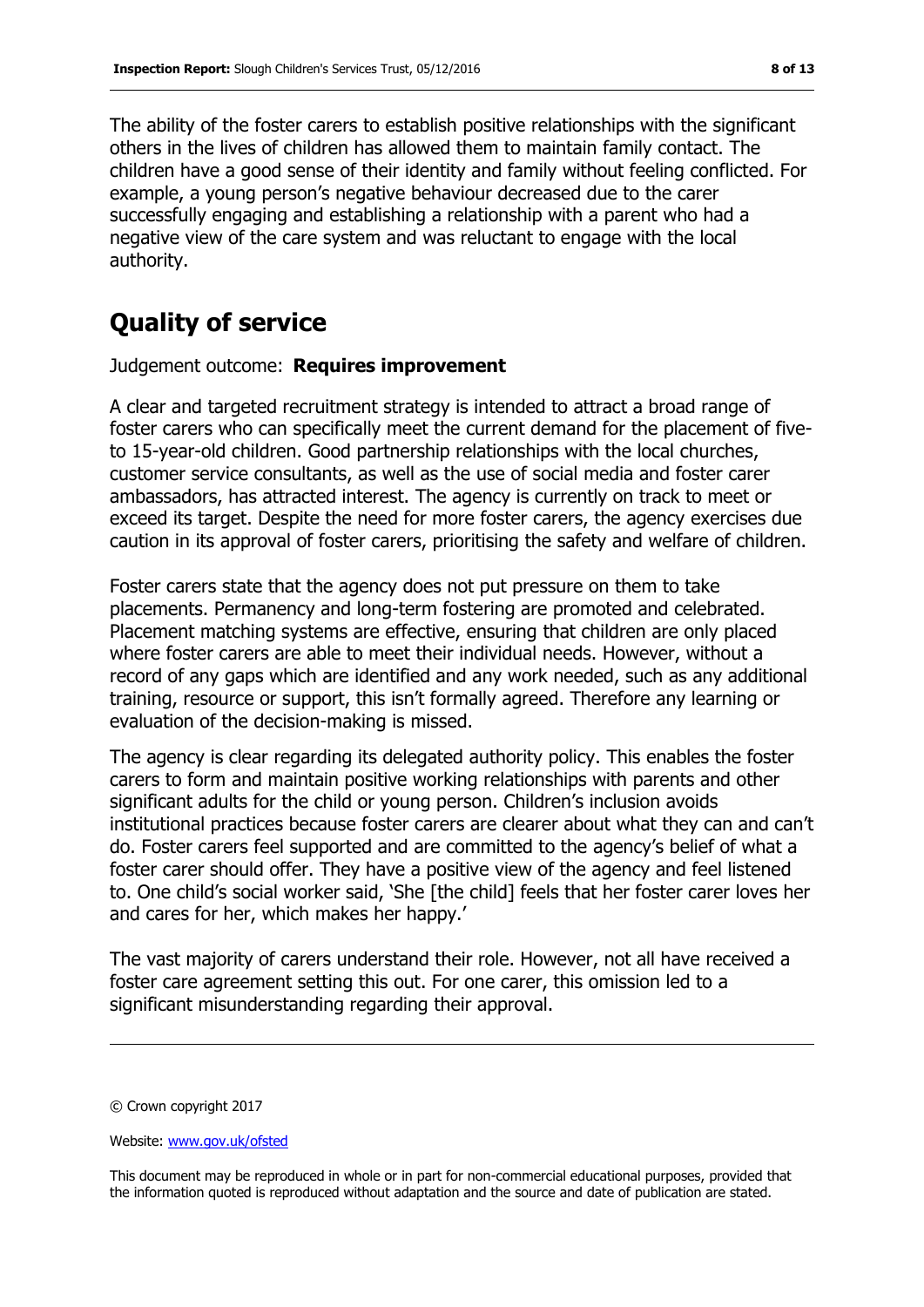All carers feel well supported and have monthly carer support groups and weekly coffee mornings. Nonetheless, on one occasion regular focused supervision had not taken place. The service is unable to monitor when shortfalls in visits for any carers were occurring. This means that in times of stress effective intervention is not able to be offered. Foster carers participate in many social and fun events, such as a yearly award ceremony, which was themed around 007 this year. An effective out-of-hours service gives foster carers confidence that there is always someone available to offer support and guidance.

Training is creatively rolled out for preparing potential carers for the role. Bespoke training is also offered to connected persons. Resourceful opportunities such as yoga and online training licences are also available. The agency has made progress in supporting foster carers to complete their Training, Support and Development Standards. However, a significant number of carers have not undertaken core training or updates sufficiently frequently in important areas, such as child protection, safeguarding, first aid, and self-harm. This means that they may not be up to date with changes in statutory guidance and good practice.

Panel processes are effective and robust, and the panel members have a wide range of skill bases and life experiences to bring to this forum. Panel has a clear focus on parenting capacity and how carers are able to meet children's individual needs. The quality of assessments provided to panel is high. Assessments for connected persons make best use of partnership working. Good-quality administrative systems and minute-taking effectively support the panel's core functions. Agency decision-making processes are effective and proportionate. The attention to detail and timely responses of the agency decision-maker show that she has read and absorbed all of the information and can justify the rationale for her decisions. She is clear on her threshold which is, "Would I want my child to be with these carers?" The agency panel advisor is also strong and robust and her contribution helps panel run smoothly.

### **Safeguarding children and young people**

#### Judgement outcome: **Requires improvement**

The safeguarding policies and procedures have recently been updated reflecting the agency"s commitment to ensuring that children are safeguarded effectively. The policies provide consistent advice and guidance to the entire organisation for dealing

© Crown copyright 2017

Website: www.gov.uk/ofsted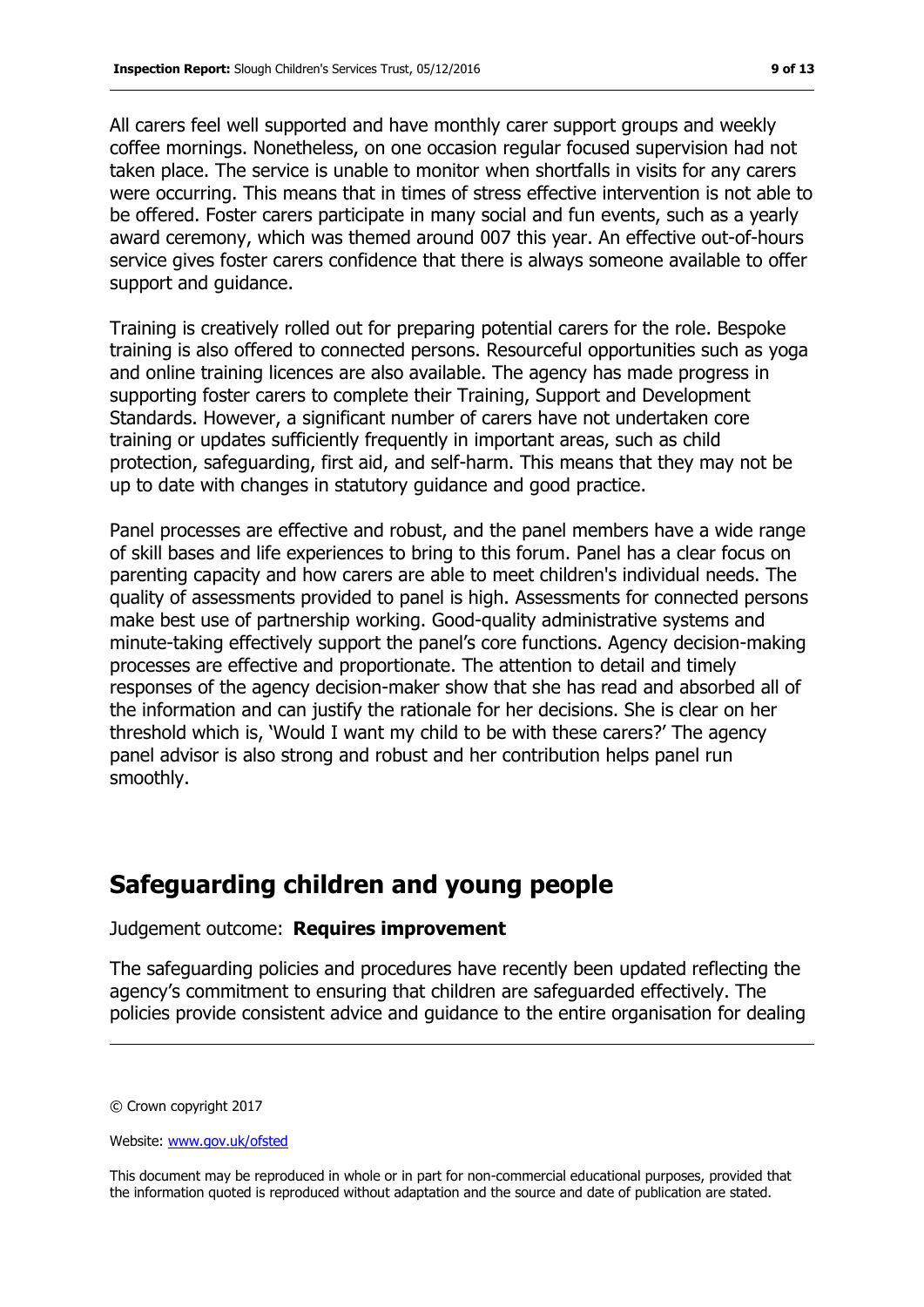with child protection matters.

Children are encouraged to take age-appropriate risks and to learn how to protect themselves and make positive choices regarding their behaviour. Children talk to their foster carers about their worries and concerns and receive the support that they need. Safer care risk assessments are in place but are only updated yearly at the carers" review. This means that any new safeguarding concerns for children that develop in the interim are not promptly incorporated into the risk management plan.

Children are aware of their rights and understand how they can complain or make representations. One complaint was made in the last year which was fully resolved.

The agency does not have a high number of incidents of children going missing or being at risk to child sexual exploitation. This is attributed to the development of processes for all to follow that are clear, consisting of flow charts and cue cards which inform all involved of the process to follow, along with solid methods of intervention.

The agency has prioritised continued development of their response to missing-fromcare incidents and child sexual exploitation by encouraging children to participate in return home interviews so that their voices are heard. Information from the interviews is analysed and fed to the monthly sexual exploitation and missing riskassessment conference.

The designated officer has no current concerns for the agency in dealing with child protection matters. The working relationship with the police and other agencies, such as health, are very strong as evidenced by the recent research that was commissioned by the Thames Valley Police.

Foster carers are confident that they understand the risks associated with the children and young people in their care; they actively intervene when necessary to help keep young people safe. Some were able to discuss the actions undertaken in an array of safeguarding incidents, despite a lack of safeguarding training provided by the agency. Records reflected that the majority of the carers had not received any recent or updated safeguarding training.

Generally robust recruitment practices protect children from unsuitable people gaining employment in the agency as a staff member. All staff are subject to checks on their suitability. However, for one member, verification of the reasons why they left work with vulnerable adults or young people was missing. The service's policy is to go back over employment from the last five years only, which does not cover the

<sup>©</sup> Crown copyright 2017

Website: www.gov.uk/ofsted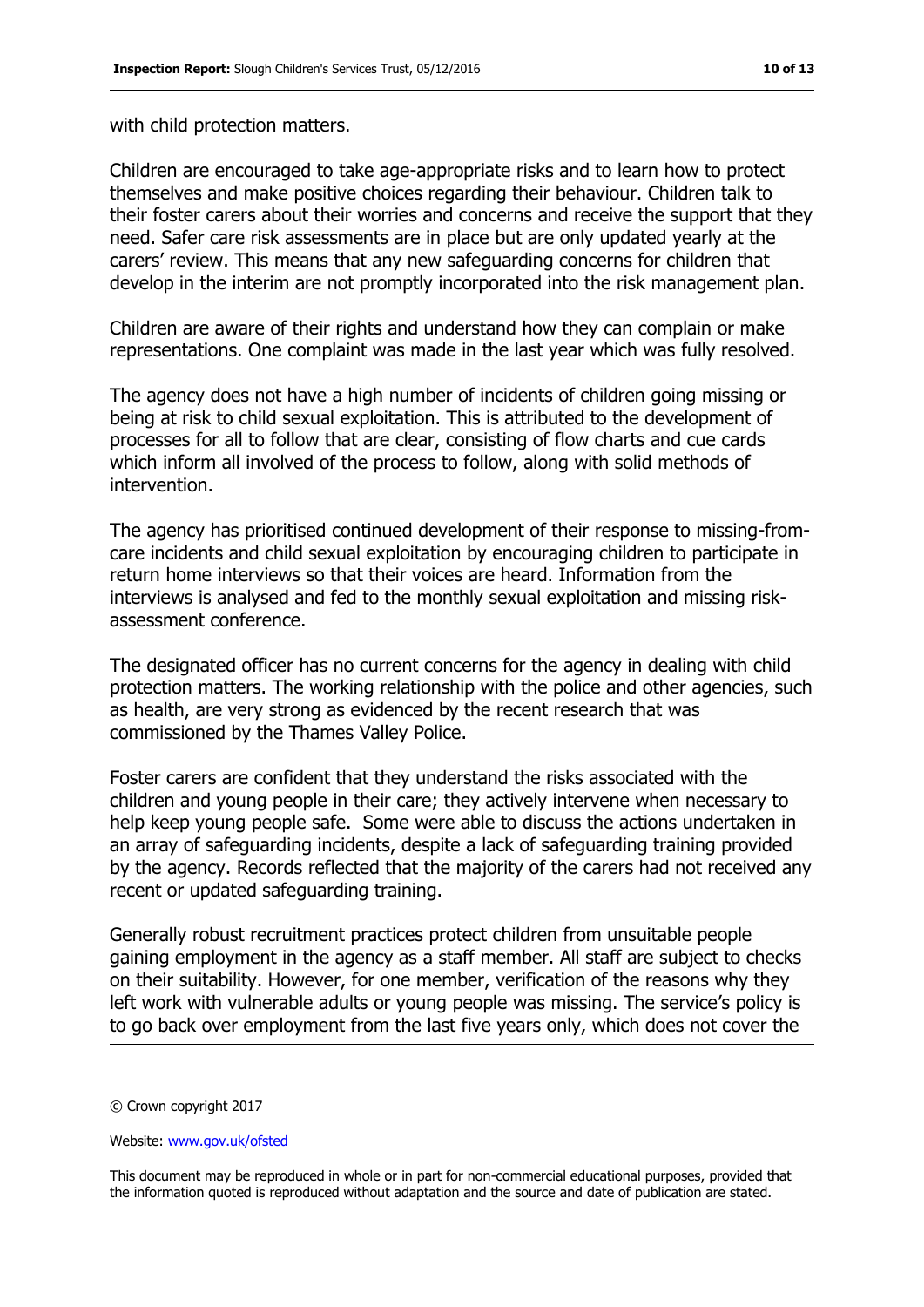expectations of the fostering regulations. Panel member audits do not demonstrate this depth of exploration either.

### **Leadership and management**

#### Judgement outcome: **Requires improvement**

This is the first inspection of this service. Responsibility for the fostering service transferred from the local authority to the trust in October 2015. Many improvements have been made, and dedication from every member, including the Trust's chief executive officer, has promoted an outward and learning approach to develop the service. Leadership of the agency has been visible, beneficial for children's outcomes but not effective for the development of the fostering task. Regular monitoring of the quality of service is in place but it fails to robustly evaluate the service to ensure that it is improving the quality of the service.

The service is unable to monitor some areas due to a lack of accurate data to establish a baseline, and an example is training. Systems such as foster care reviews and social worker supervisions have not effectively monitored training against the core areas or the child"s needs. The focus has been on ensuring that carers attended a minimum of three training courses a year. A member of staff has now been given the task to oversee and manage this better. Other areas include monitoring of matching, support for carers, foster carer agreements being with the service, placement stability and low-level complaints. Because the information is not readily available, it is difficult for the service to capture the journey of the carer or the service. The registered manager recognised that "now we have a stable staff team we need to get more sophisticated in our monitoring'. The service has a clear delivery plan which is focused on driving forward the service. This includes ensuring improved staffing, consultation with young people and children, increased support opportunities for carers, clearer financial reward and increased sufficiency of the service.

The agency had not viewed one low-level complaint as a formal complaint and had therefore not followed any formal complaint and resolution process which would have included having a written record of it, the actions taken and if the complainant was satisfied. This is a missed opportunity to be transparent and to learn from the issues raised. A requirement is made to address this.

The children's guide provides information to children about what they can expect from living with a foster family as well as information about the agency, including

<sup>©</sup> Crown copyright 2017

Website: www.gov.uk/ofsted

This document may be reproduced in whole or in part for non-commercial educational purposes, provided that the information quoted is reproduced without adaptation and the source and date of publication are stated.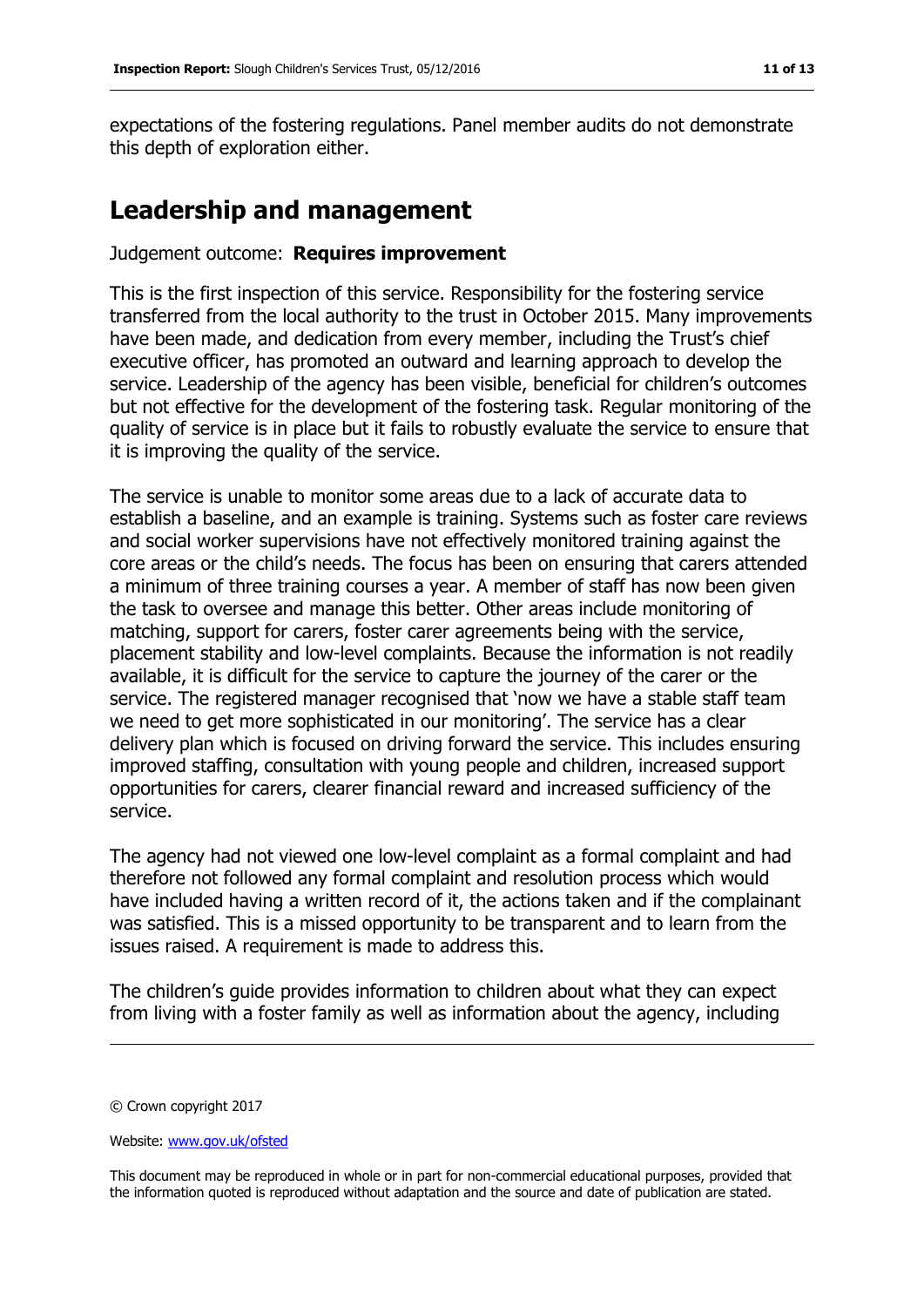how to make a complaint. There is currently one paper format. Children's and young people"s groups have reviewed the children"s guide and have developed animations as an alternative format which will further enhance its accessibility.

The agency appointed foster parent ambassadors to support foster carers through recruitment events. Foster carers have free access to independent information, advice and support, and also external professional expertise, such as legal advice through the Fostering Network. Foster carers are seen as professionals not only by the agency, but also by other professionals working with the child or young person.

Staff complimented leaders and managers on "their speed of response and decision making', 'their knowledge', 'the creative thinking', 'making time for us, including the CEO" and "being approachable". There is now a stable fostering team of skilled, experienced and knowledgeable staff. They are valued and supported.

The agency is financially viable with clear oversight from the Slough Children"s Services Trust. Staff supervision takes place monthly. The office premises are fit for purpose with sufficient space for staff, meetings and training rooms. Staff said that they were heard, as they now have some dedicated space. As one staff member said, 'They changed us from hot-desking to a room.' The electronically held information is appropriately secure.

© Crown copyright 2017

Website: www.gov.uk/ofsted

This document may be reproduced in whole or in part for non-commercial educational purposes, provided that the information quoted is reproduced without adaptation and the source and date of publication are stated.